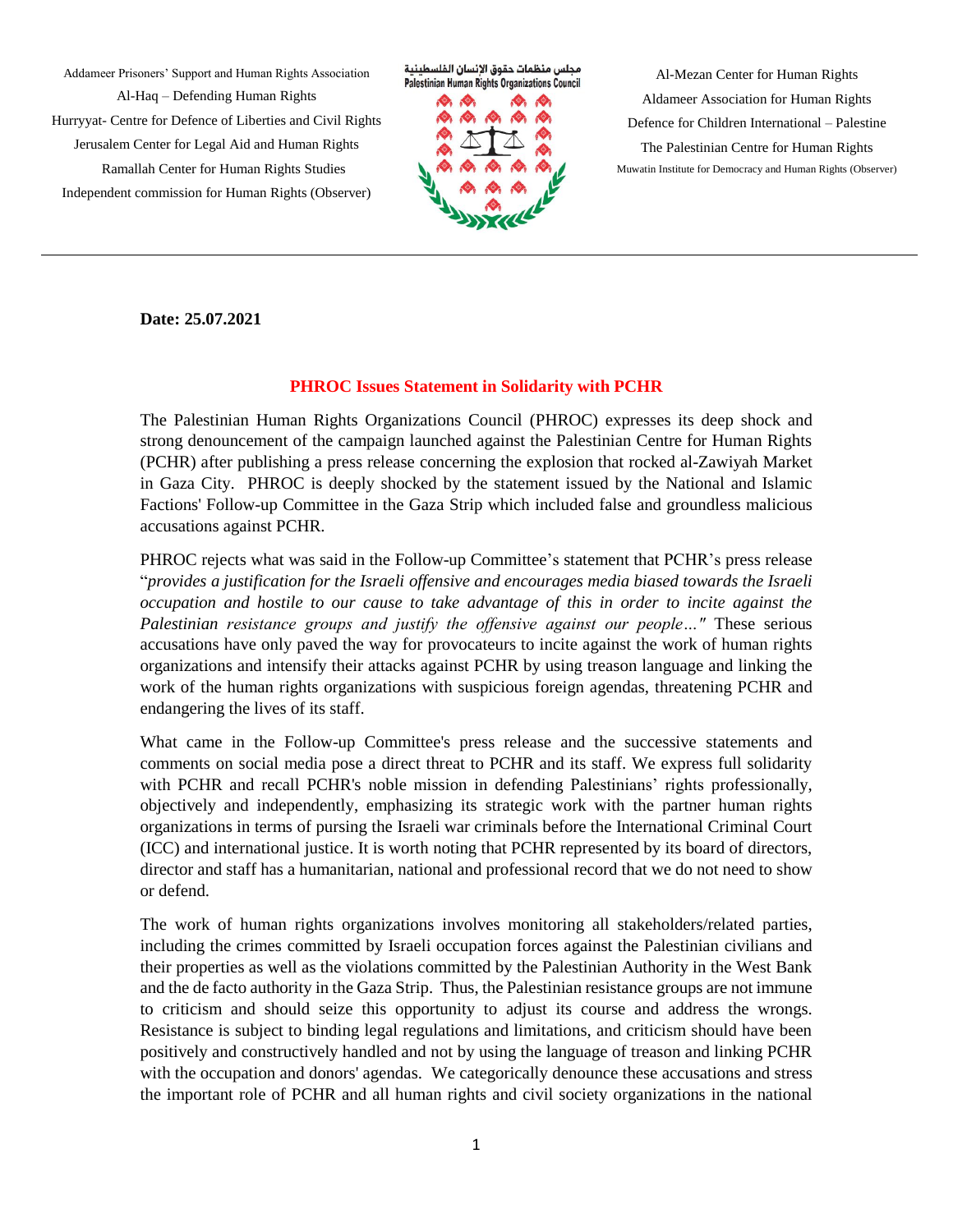Addameer Prisoners' Support and Human Rights Association Al-Haq – Defending Human Rights Hurryyat- Centre for Defence of Liberties and Civil Rights Jerusalem Center for Legal Aid and Human Rights Ramallah Center for Human Rights Studies Independent commission for Human Rights (Observer)



Al-Mezan Center for Human Rights Aldameer Association for Human Rights Defence for Children International – Palestine The Palestinian Centre for Human Rights Muwatin Institute for Democracy and Human Rights (Observer)

struggle to end the occupation and obtain our legitimate and inalienable rights. We emphasize the exhaustive and complementary professional and national role of the Palestinian human rights organizations and civil society in their legal struggle with the UN agencies, which adds a fourth dimension to the liberation struggle against the occupation.

PHROC calls upon all parties behind the smear campaign against PCHR to stop and reiterates that over the past years, PCHR and other human rights and civil society organizations have been exposed to a smear campaign launched by the Israeli occupation and cooperating right-wing organizations to defame Palestinian human rights organizations, undermine their credibility and dry up their funding sources, noting that the Israeli leaders always state that Palestinian human rights organizations pose a strategic threat to Israel. We should all be united to overcome the overwhelming challenges imposed by the colonial occupation against our national cause aiming at displacing our people, burying their identity and ending their existence.

**END**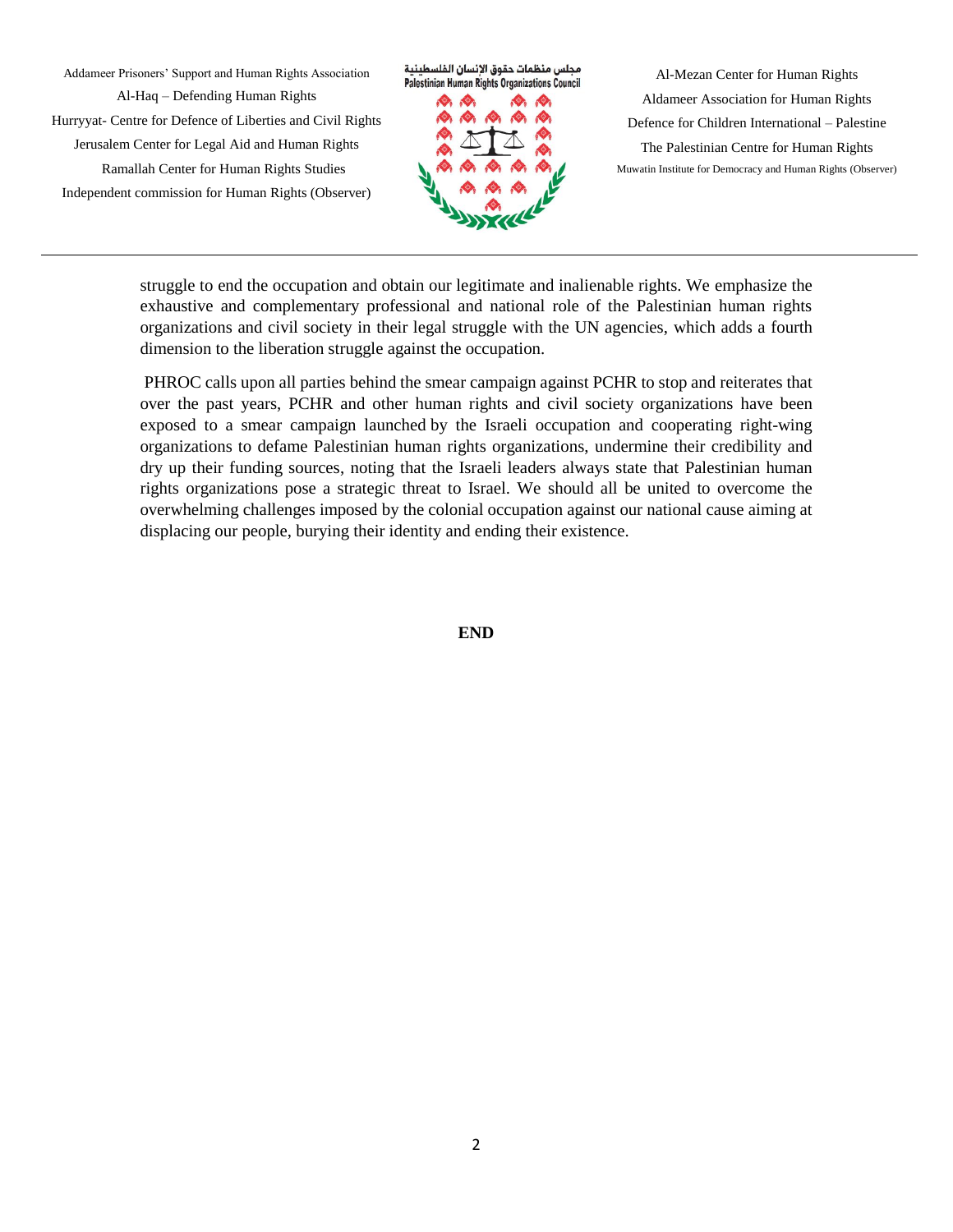Addameer Prisoners' Support and Human Rights Association

Al-Haq – Defending Human Rights Hurryyat- Centre for Defence of Liberties and Civil Rights Jerusalem Center for Legal Aid and Human Rights Ramallah Center for Human Rights Studies Independent commission for Human Rights (Observer)





Al-Mezan Center for Human Rights Aldameer Association for Human Rights Defence for Children International – Palestine The Palestinian Centre for Human Rights Muwatin Institute for Democracy and Human Rights (Observer)

## **Palestinian Human Rights Organizations Council comprising:**



**Addameer Prisoners' Support and Human Rights Association** Sahar Francis General Director



**Aldameer Association for Human Rights** Alaa Skafi Acting General Director



**Al-Haq** Shawan Jabarin General Director



**Al Mezan Center for Human Rights** Issam Younis General Director



**The Palestinian Centre for Human Rights** Raji Sourani General Director



**Defence for Children International Palestine Section** Khaled Quzmar General Director



**Ramallah Center for Human Rights Studies** Khalid Nassif General Director



**Hurryyat - Centre for Defense of Liberties and Civil Rights** Helmi Al-Araj General Director



**Jerusalem Center for Legal Aid and Human Rights** Issam Aruri General Director



**Independent Commission for Human Rights (Ombudsman Office)** - Observer Ammar Dwaik General Director



**Muatin Institute for Democracy and Human Rights** - Observer Mudar Qasis General Director